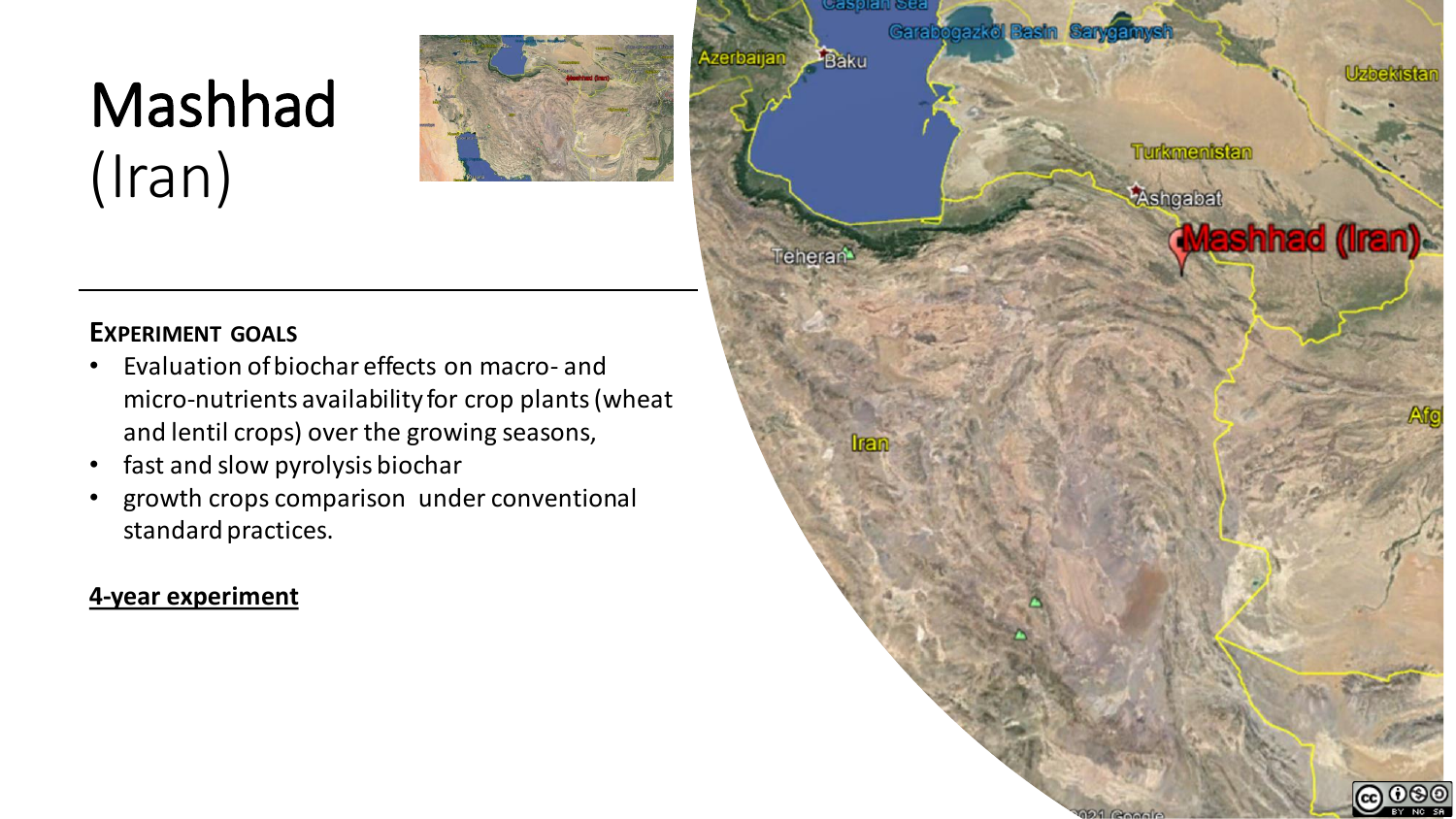# **SITE DESCRIPTION**

A field experiment was carried out at the agricultural research center of Technical and Vocational Trading Organization (TVTO) in northeast of Iran. The research area (59° 36′ E, 36° 16′ N) was 985 m above the sea level with annual precipitation and temperature range of 281–320 mm and − 2.9 to 42.1 °C, respectively. The soil was clay loam with 16.8, 43.7, and 39.5% of sand, silt, and clay, respectively.

Two major crops planted in consecutive growing seasons from 2013 to 2017 were winter wheat (*Triticum aestivum L*) and lentil (*Lens culinaris Medik*).

#### **BIOCHAR AND ITS APPLICATION IN THE FIELD**

Two kind of biochar produced from walnut shell (treated by slow and fast pyrolysis processes) provided by a local research start up incubator (Tehran, Iran). First biochar (**B1**) was obtained through slow pyrolysis process (4 h, 450 °C) while the second biochar (**B2**) was produced at 800 °C for 30 min (fast pyrolysis). The experiment was laid out in a complete randomized block design (**control**, **B1**, and **B2**) with three replicates. Moisture rich biochars (200%) were manually applied once on 3rd of September 2013 (before starting the first year experiment) at 5 t ha<sup>-1</sup> into the plots and were incorporated to a depth of 20 cm by moldboard plow.

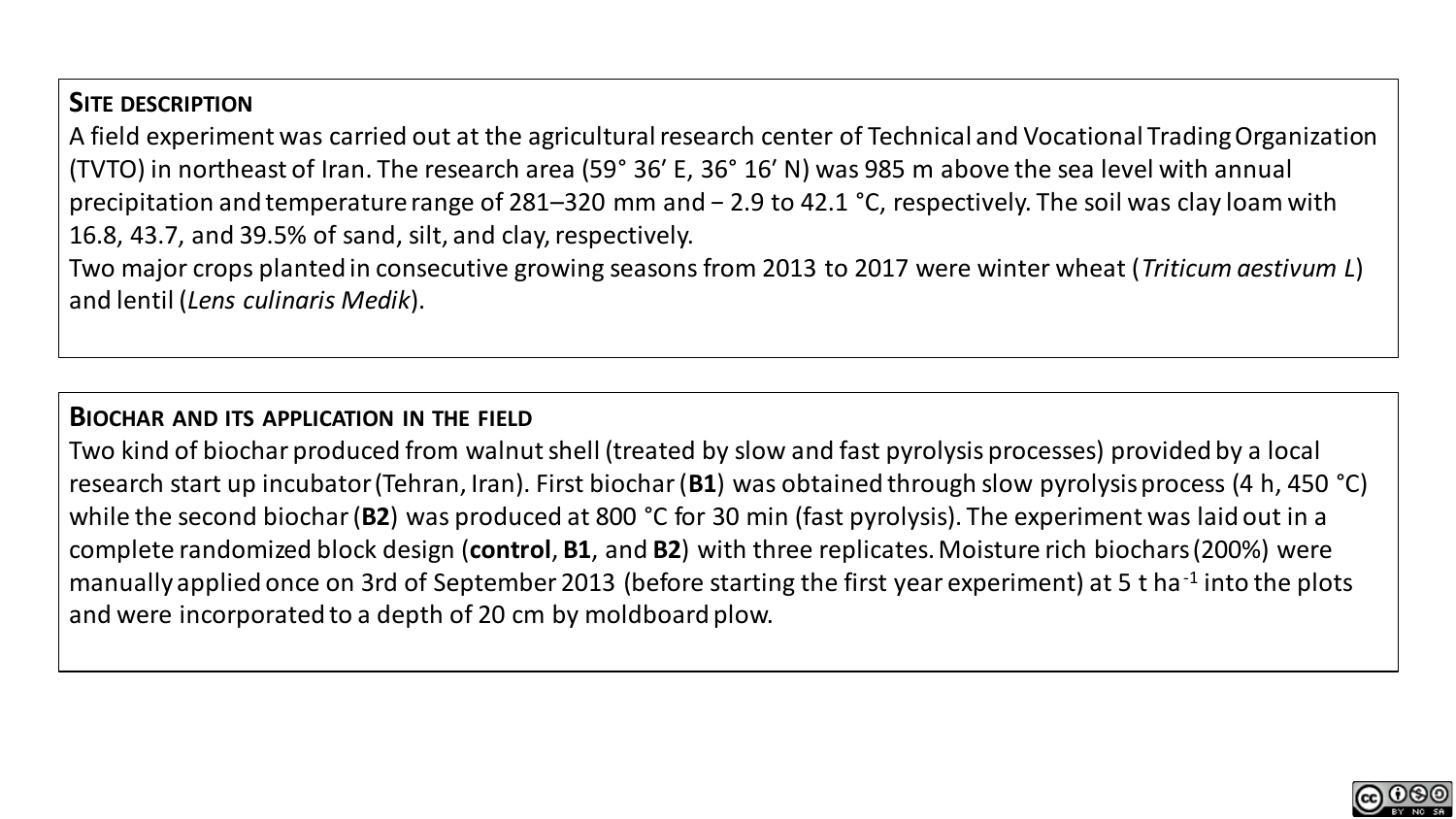# **Measured parameters**

# **Soil analysis at T0**

pH, Carbon content, Nitrogen, Potassium and Phosphorus content, Calcium, Bulk density, SSA, Ash content, Total pore volume, Micro pore volume

## **Soil – Biochar interactions**

periodic soil analysis, pH, TOC, CEC, TN, WHC (water holding capacity), bulk density, AK (available potassium), AP (available phosphorus)

# **Key findings**

- Biochars improved soil properties by 10–23% during the first and second years while positive effects of biochars on weed growth were drastically higher (60–78% higher weed density) during the 4 yearexperiment
- Increased bioavailability of nutrient ions like K  $^+$  and Ca $^{+2}$
- Improved soil chemical properties like higher CEC which did not persist after the second year

#### **Production data**

plant height, underground biomass, grain number in spike

(wheat), pod number per plant (lentil), and 1000-seed weight were measured randomly with 5 plants taken from each plot. N and P contents of the plants and seeds. Mid-day leaf water potential, Weed density inside each treatment and Total weed biomass.